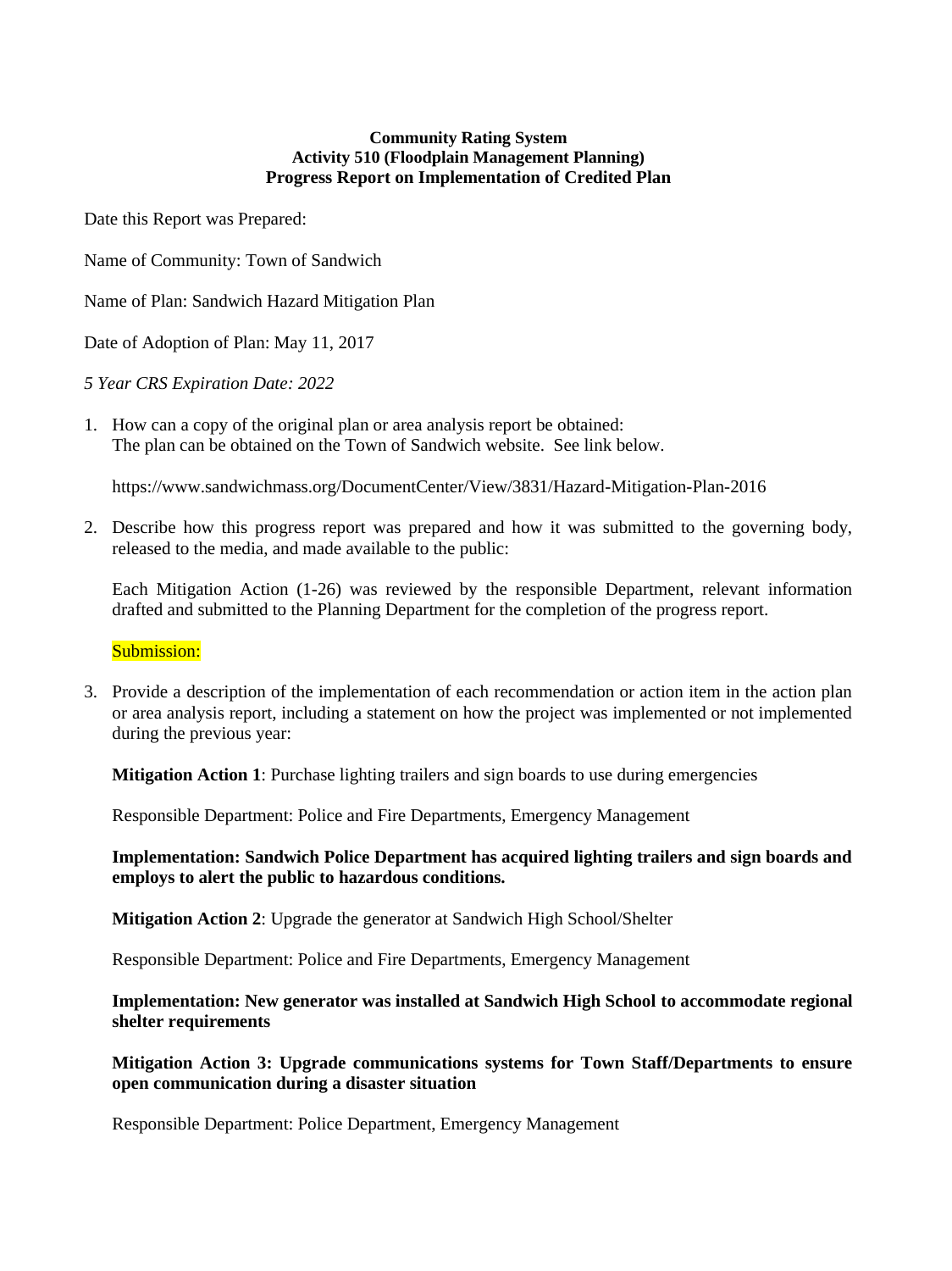# **Implementation: In process, awaiting final plans and funding for the installation of an upgraded microwave communications system**

**Mitigation Action 4:** Secure funding for the purchase of evacuation signs in town

**Responsible Department:** Police and Fire Departments, Emergency Management

**Implementation: Not implemented, State has not provided signs or funding to purchase signs.**

**Mitigation Action 5:** Inventory, perform needs assessment and if applicable, purchase new generators for critical facilities. The goal is to have a generator for every town building

**Responsible Department:** Police and Fire Departments, Emergency Management

**Implementation: An assessment of the Town's needs was conducted by the Facilities Department resulting in the following: the Police and Fire stations have generators that are rated for the full building loads; the IT Department with the servers at 34 Quaker Meetinghouse has a generator for the network equipment; the DPW has a generator for heat, lighting and IT equipment for the Town; COA has a generator for the building. The future Town Hall, located at 100 Route 6A, has a full building generator. The Marina has a generator.** 

**Additionally, the Town has two small 6500 watt units, one to connect to the Town Hall for the sprinkler system compressor and the second generator can be used needed.** 

**There are no generators associated with the Town Hall Annex or 16 Jan Sebastian.**

**Mitigation Action 6:** Seek funding opportunities to reduce Sandwich's vulnerability to natural hazards

**Responsible Department:** Town Staff

**Implementation: The Town of Sandwich has received the following: MVP Certification Grant Nov 2017. (Completed June 2018); MVP Action Grant- Vulnerable Municipal Infrastructure Assessment June 2018 (Completed Oct 2019); MVP Action Grant #2-Education /Outreach-June 2019-(Due to be completed June 2020); The Town of Sandwich has in the application process for: 1.) MVP Action Grant #3-Downtown Sandwich Resiliency- June 2020; 2.) NRCS Grant Storm water/Shell fish beds enhancement-Jones Lane Culvert- June 2020.**

**Mitigation Action 7:** Obtain a town specific Code Red system and conduct public outreach to increase the number of subscribers. This action will enhance communication to residents and vulnerable populations before, during and after hazard events

**Responsible Department:** Police and Fire Departments, Emergency Management

**Implementation: The Town of Sandwich Fire Department as has purchased and uploaded a CODE RED alert system. The system is functional, outreach has not been conducted at this time.**

**Mitigation Action 8**: Create a grant program for STEM students in Sandwich that would fund local projects

**Responsible Department**: Town Staff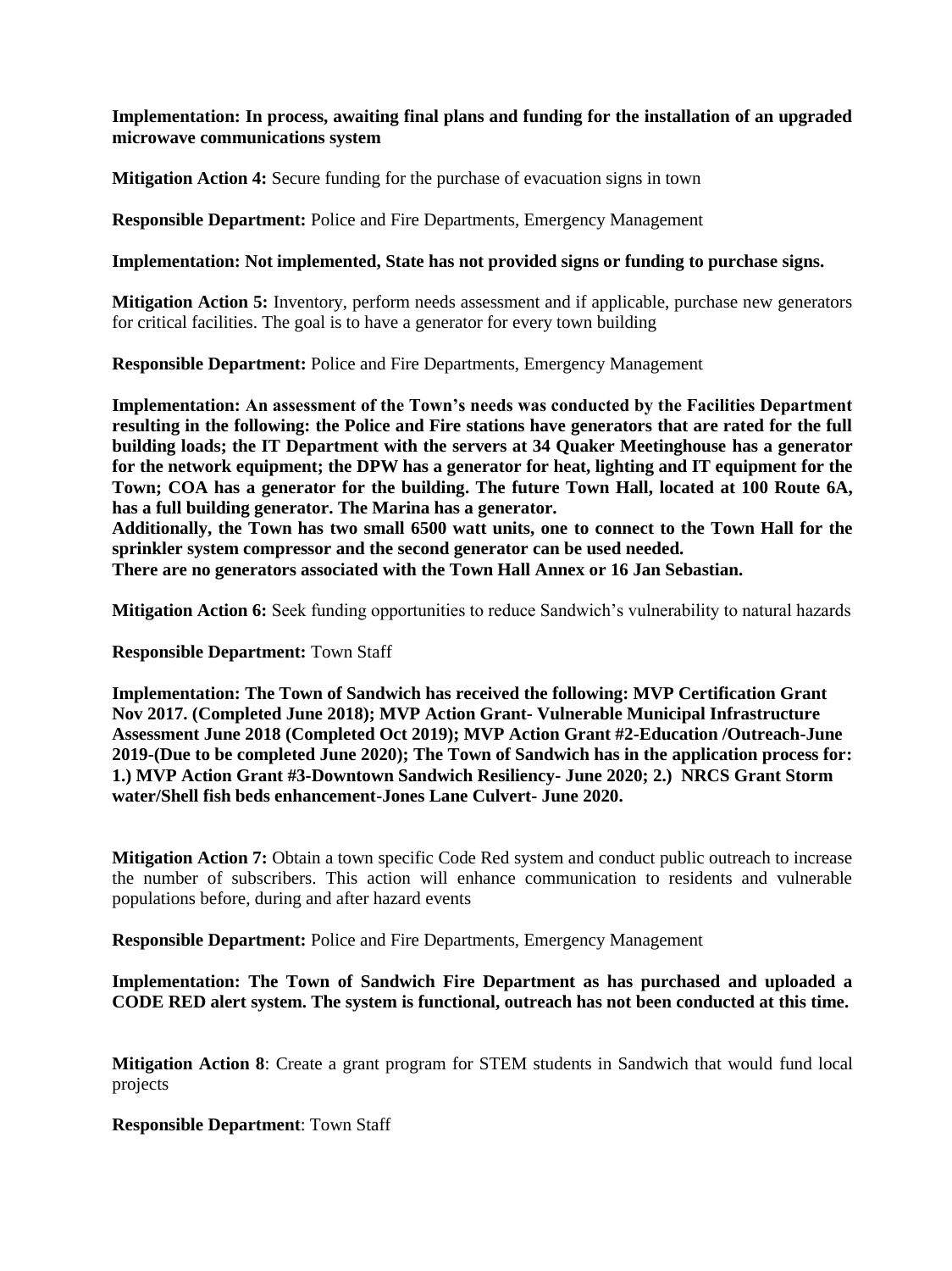## **Implementation: Not implemented**

**Mitigation Action 9:** Continue to acquire the best available mapping data for the town (i.e. LIDAR, photogrammetry) to accurately assess hazard risk

**Responsible Department**: Engineering, Department of Natural Resources

**Implementation: The Cape Cod Commission is on track to conduct a 2020 flyover which will include planimetrics. This action will be implemented no later than mid-year 2021.** 

**Mitigation Action 10:** Continue to gather accurate data on the location, history, extent and impact of natural hazards in Sandwich

**Responsible Department:** Police and Fire Departments, DPW, Natural Resources, Emergency Management

**Implementation: As a result of the MVP (Massachusetts Municipal Vulnerability Plan) Grant through the Wood's Hole Consulting Group, data has been collected and analyzed to develop plans to renourish barrier beach systems for Town Neck Beach & Springhill Beach. To date we have full permits to 1.) Renourish dunes at Town Neck Beach. 2.) Transport Sand from an off shore borrow site on Scusset Beach. Working on permits: Section 111 Study with USACE and dredging sand from Old Harbor to place on Town Neck Beach and Springhill Beaches.** 

**Mitigation Action 11**: Designate better and larger storage areas for emergency equipment (i.e. sand bag filler, storage sheds, barricades, message boards)

**Responsible Department**: Department of Public Works

**Implementation: New storage areas created with opening of the new public safety complex, Fall 2019.**

**Mitigation Action 12:** Manage data in town departments to ensure that records are backed up on remote servers.

**Responsible Department**: Information Technology

**Implementation: Paper records in all Town offices are currently being scanned and will be available electronically. All electronic records are backed up locally each day, and the backups are automatically uploaded to secure data centers around the country that are prepared for any disasters. This Mitigate Action was implemented in 2017.**

**Mitigation Action 13:** Develop a debris management plan for the town of Sandwich or coordinate with the Barnstable County Regional Emergency Planning Committee about a regional debris management plan. A debris management plan would include information on the amount, type and disposal of demolition debris, storm debris, and hazardous waste, identify sites for sorting, chipping, and transporting the debris after the hazard event

**Responsible Department:** DPW, Police and Fire Departments, Emergency Management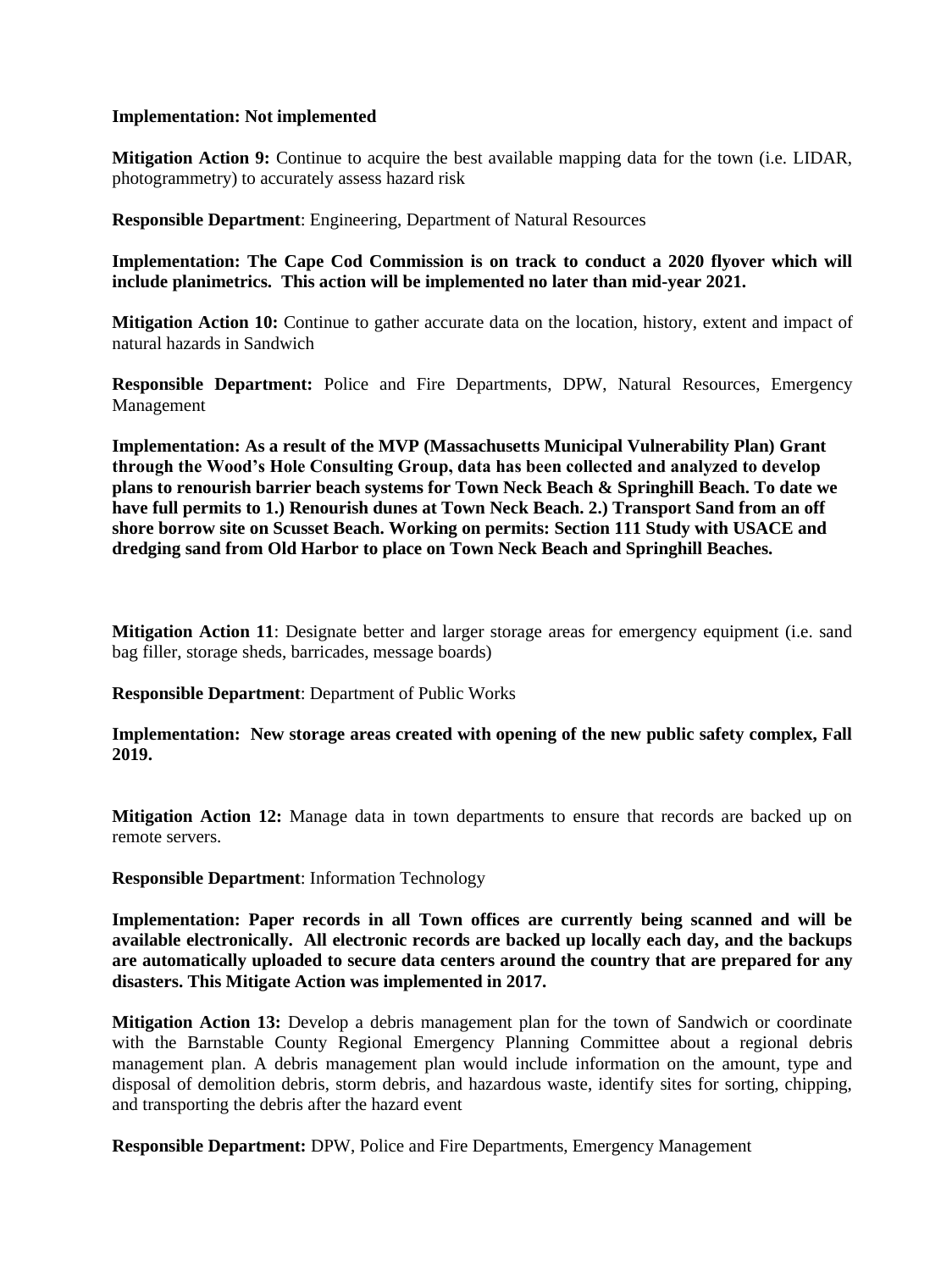**Implementation: The DPW has used MassDEP's Disaster Debris Management Planning guidelines to dispose of debris during major storm events. The Oak Crest Cove field has been designated as the temporary debris management site. The DPW will develop a complete Debris Management Plan using this site and other local resources (eg, Transfer Station and Waste Management facility) to properly dispose of all debris during major storm events.**

**Mitigation Action 14:** Continue to coordinate with the Barnstable County Regional Emergency Planning Committee and other County and State agencies about disaster preparedness, emergent planning and disaster recovery

**Responsible Department:** Emergency Management

**Implementation: The Sandwich Office of Emergency Management is an active participant in the Barnstable County Regional Planning Committee and manages one of the 6 regional shelters when activated. OEM regularly participates in available training opportunities for regional sheltering and other operations, and consistently shares and receives valuable lessons learned with regional partners.**

**OEM hosted a training in the use of WebEOC, the commonwealth's crisis information management system for local, county, and state partners. This system was utilized to manage situational awareness and reporting during the COVID 19 crisis, and has helped Sandwich stay current in emergent and recovery planning during events such as the pandemic.**

**Mitigation Action 15:** Distribute educational materials about storm surge, sea level rise, flooding, the Community Rating System and the National Flood Insurance Program at Town Hall, the Harbor Masters Office, and the Library. Most of the materials available through County, State and Federal agencies are available online. Therefore, these materials will also be posted on the Town website, Police and Fire Facebook pages.

**Responsible Department**: CRS Coordinator (Engineering Department)

**Implementation: Educational materials are available at the Sandwich Town Offices, Town Annex and the Library. Many of these materials are available online the Town of Sandwich Floodplain Information and Maps webpage. The website was posted to the Town Facebook page and an email blast about the page was sent out to everyone who subscribes. This Mitigation Action was implemented in November of 2018.** 

<https://www.sandwichmass.org/427/Floodplain-Information-Maps>

**Mitigation Action 16: Continue monitoring and beach management efforts for town-owned beaches in Sandwich**

**Responsible Department:** Natural Resources

**Implementation: Through the MVP Grant and the Woods Hole Consulting Group the Town is monitoring ongoing beach management efforts.**

**Mitigation Action 17**: Secure funding for the purchase of open space in or near floodplain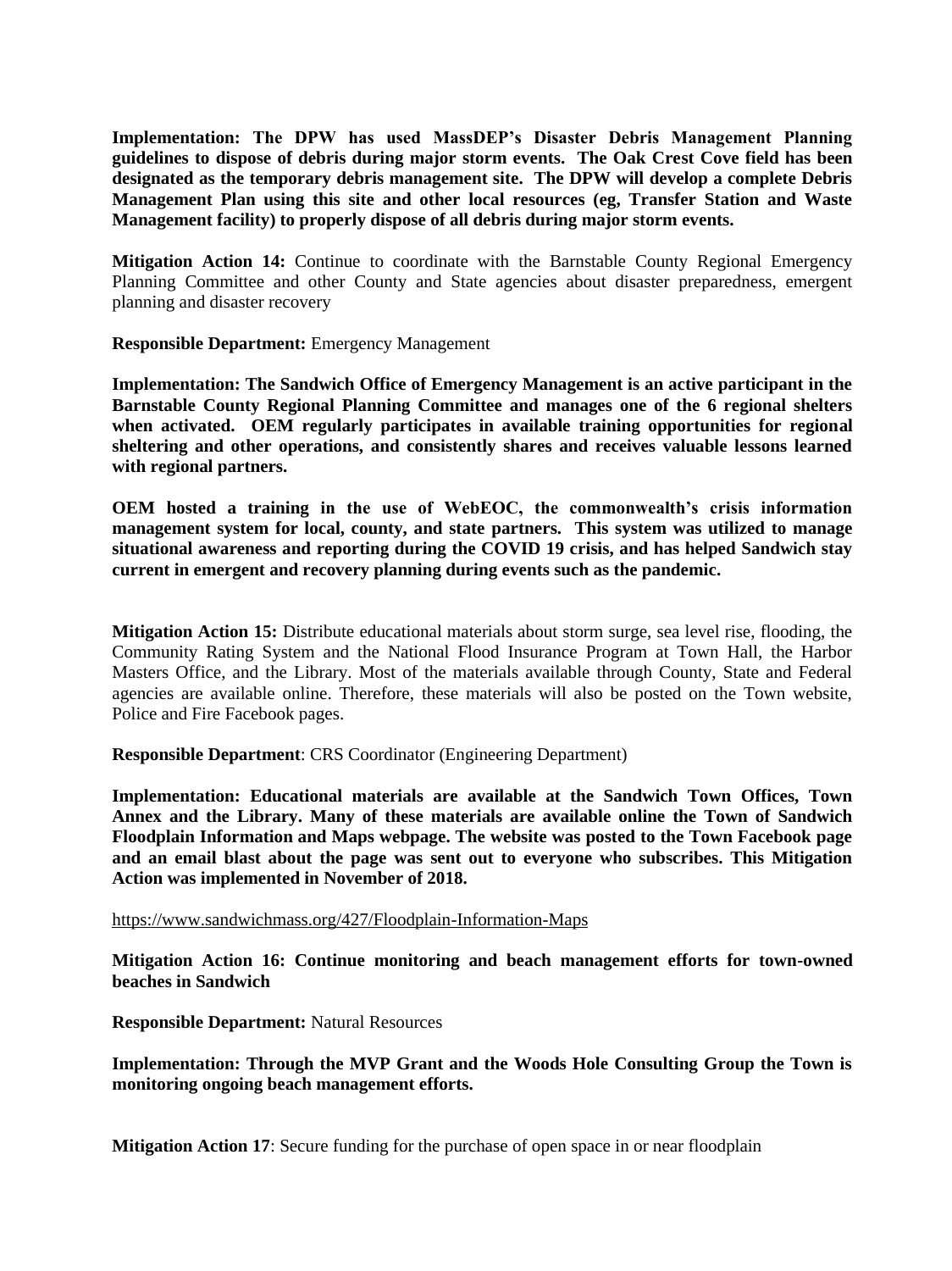**Responsible Department:** Planning and Development, Natural Resources

**Implementation: Identify parcels and submit to Community Preservation Committee for consideration of Community Preservation funds. A draft Open Space and Recreation Plan was completed winter 2019 and submitted to the Executive Office of Energy and Environmental Affairs for certification. Once the plan is certified, the Town will be available to apply for land purchase grants.**

**Mitigation Action 18:** Perform an alternatives analysis for mitigation actions to reduce erosion on town-owned beaches (i.e. jetty removal, backpassing, beach nourishment)

**Responsible Department: Natural Resources**

**Implementation: Through the MVP Grant and the Wood's Hole Consulting Group the Town has performed an alternatives analysis for mitigation actions to reduce erosion on town owned beaches.**

**Mitigation Action 19:** Improve Sandwich's Class in the Community Rating System (CRS) to at least a Class 9

**Responsible Department**: CRS Coordinator (Engineering Department)

**Implementation: The Town of Sandwich entered the CRS program as a Class 7. The verification report was prepared on November 13, 2018.** 

**Mitigation Action 20**: Mitigate or move the Police and Fire Station on Route 6A out of the floodplain

**Responsible Department**: Police and Fire Departments

**Implementation: Police and Fire headquarters were moved to the Sandwich Public Safety Complex located at the corner of Cotuit Road and Quaker Meeting House Road fall 2019**

**Mitigation Action 21:** Develop, prioritize and seek funding to reduce the vulnerability of local infrastructure from costal hazards

#### **Responsible Department:** DPW

**Implementation: As an MVP Certified Community, the Town of Sandwich must seek at least one MVP Action Grant per year and complete an annual MVP report to retain "Good Standing" status.**

**Mitigation Action 22:** Annually contact owners of repetitive loss properties to inform them of their risk and that financial assistance is available for structural mitigation (i.e. acquisition and elevation)

**Responsible Department:** CRS Coordinator (Engineering Department)

**Implementation: As part of CRS Activity 501, residents with properties located near repetitive loss areas receive an annual notice identifying ways you protect your property from flood**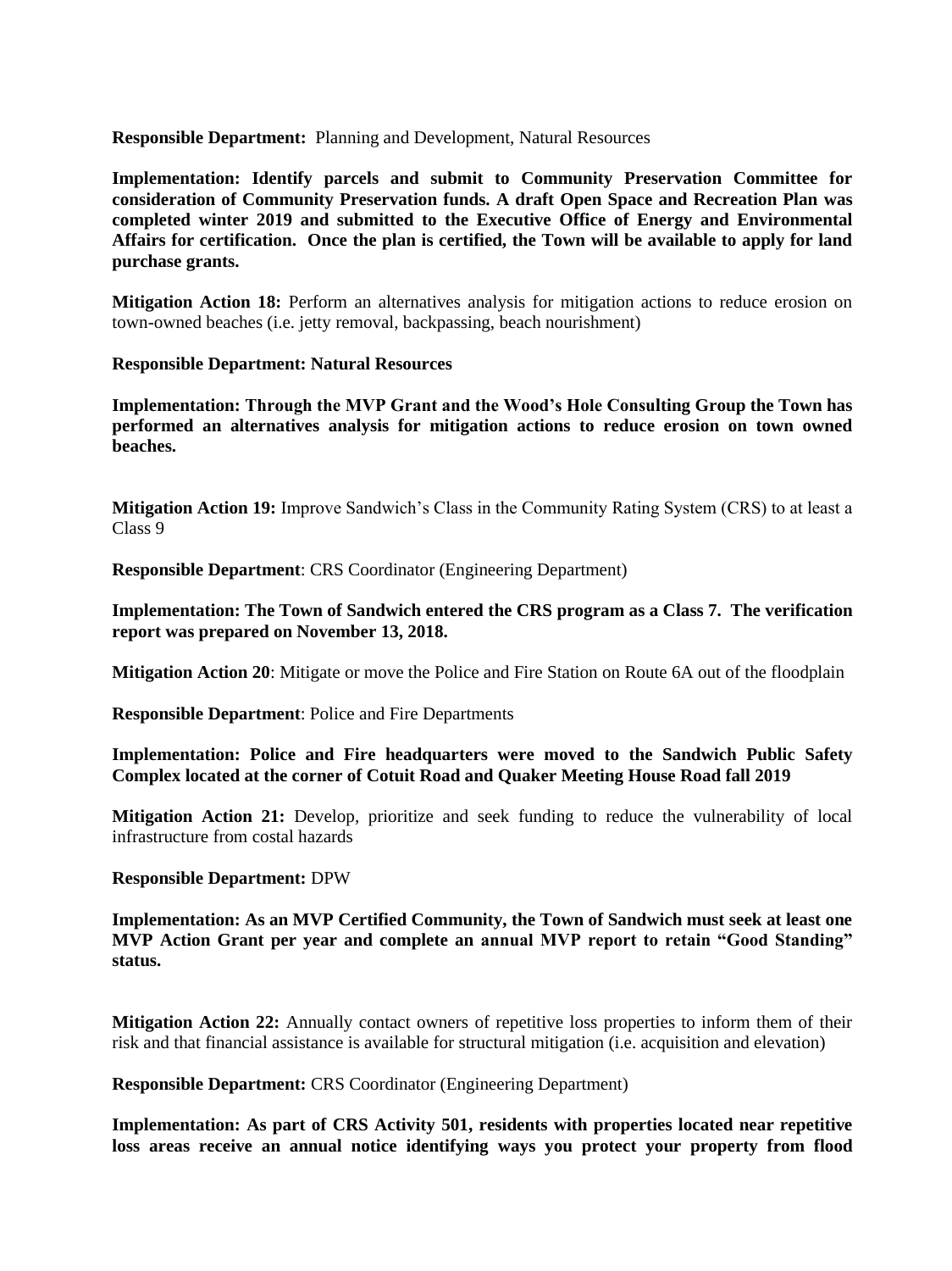**damage, actions you can take to reduce damage and ways to find information about Federal grants that may reduce mitigation costs. These notices were first implemented on October 2, 2018.** 

**Mitigation Action 23:** Increase the base flood elevations, also known as freeboard, in AE zones by 1 foot. Bring to Town Meeting. This action was carried over from 2002.

## **Responsible Department**: Building Department

**Implementation: The 9th edition of the Massachusetts State Building code requires that all new or sustainably improved structures in the AE Zone be built so that the lowest floor is at or above design flood elevation (R322.2.1 Elevation Requirements). The 9th Edition was implemented on January 1, 2018.** 

**Mitigation Action 24**: Require all new or substantial improvement to dwellings within 100 feet of the beach/ dune boundary be located as far landward as feasible. This will require amendment of the Floodplain Bylaw (section 4300). Bring to Town Meeting.

## **Responsible Department**: Town Staff

**Implementation: Proposed zoning changes to section 4300 scheduled for the 2020 Annual Town Meeting do not include the 100 foot setback. Chapter 7 (entitled Conservation) of the Town of Sandwich Bylaws provides such provisions that no person shall remove, fill, dredge, build upon, or alter land in or within one hundred (100) feet of the following resource areas: freshwater wetland, coastal wetland, vegetated wetland, unvegetated wetland, surface water body, ocean, bay, estuary, stream/creek (intermittent or continuous, natural or manmade), and land under said water, any bank, beach, dune, flat, marsh, wet meadow, bog, swamp, or any land subject to coastal action, or inundation by groundwater, surface water, tidal action, coastal storm flowage or land subject to flooding within the one-hundred (100) year and five-hundred (500) year flood zone as identified on the most recent FIRM (Flood Insurance Rate Maps) for the Town of Sandwich as established by FEMA (Federal Emergency Management Agency).**

**Mitigation Action 25:** Evaluate and recommend appropriate measures to mitigate any downstream impacts of flooding from the failure of Shawme Damn. Develop an Emergency Action Plan to mitigate the downstream impacts from flooding. This action was carried over from 2002.

#### **Responsible Department:** Town Staff

**Implementation: The Town staff has conducted the following: a) DNR coordination with the Waste Water Committee to conduct a study for this purpose in 2020. b.) DNR coordination with the Engineering Department to complete the Emergency Action Plan for the two (2) Shawme Dams in 2020-2021.**

**Mitigation Action 26:** Improve radio communication for public safety. The current system is obsolete and failing, which makes it challenging for town departments to communicate during a storm event

#### **Responsible Department**: Police Department